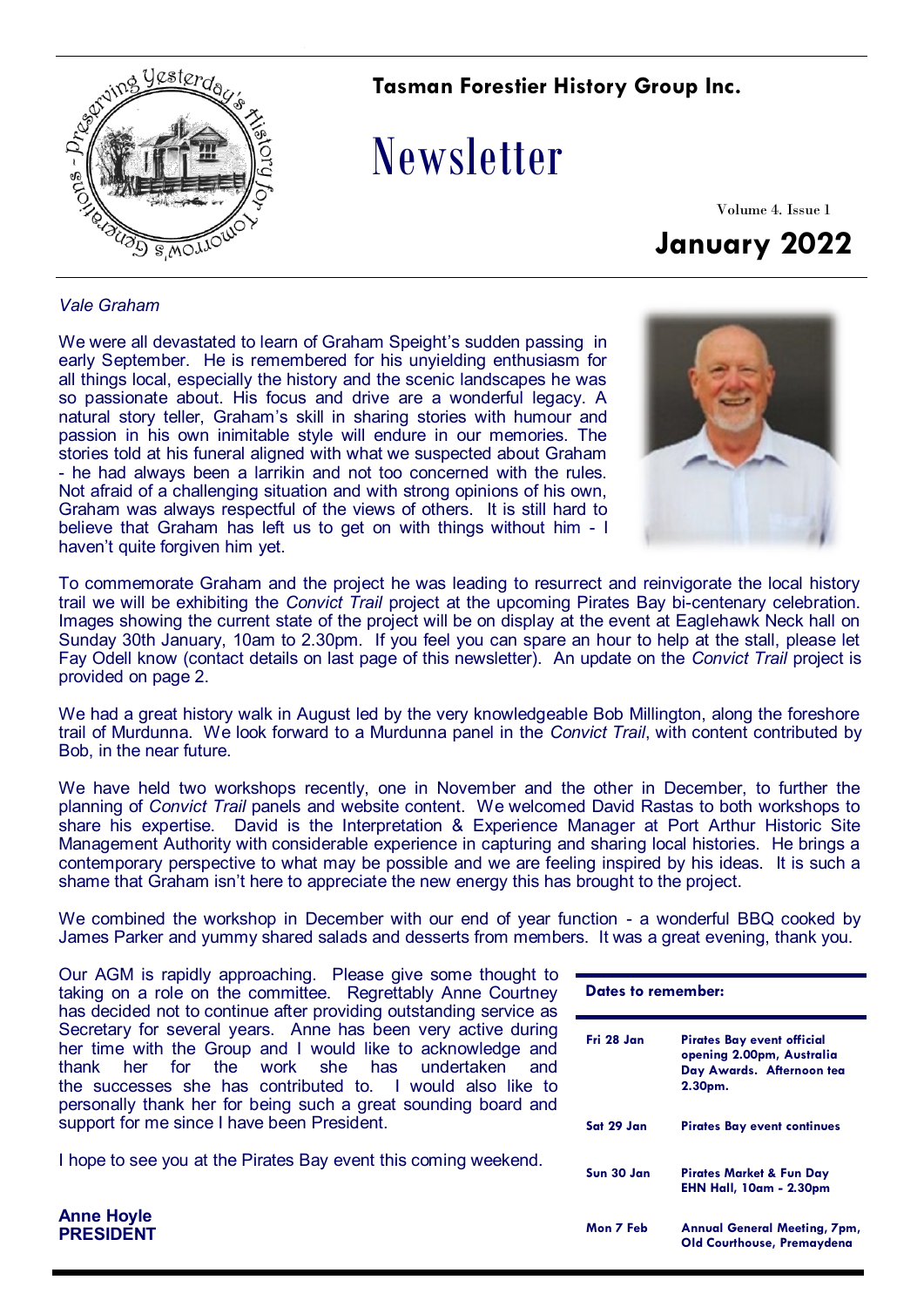## Project update - Convict Trail

The **Nubeena** and **Semaphore** panels were installed in December by Rod Kean and Barry Jennings (see images below). They have done a splendid job. Rod custom made the stands with stainless steel to withstand the salt winds of this exposed location. It is great to see people stopping on their walk of the foreshore to read the panels. A huge thank you to Rod and Barry for making this happen.



The **Forestry** panel is to be installed near Laurie Tatnell's museum at Taranna this month. This panel should get great exposure with the recent opening of the Federation Chocolate Foundry next door. It is great that Laurie Tatnell and Clare Dean have remains of the Convict Railway on their properties and that both are keen to share it.

Bob Millington has agreed to research, write, and provide images for the **Murdunna** panel, and then send off to an editorial committee to have the design finalised. Bob will then have a chance to approve the design before it is sent to our graphic designer. Murdunna Shop owner, Shannon, is very keen to complement our Convict Trail panel with his own set of panels mounted on the shop wall, telling the story of the Murdunna shop.

Our request for a panel or QR code at **Remarkable Cave** carpark was not approved by NPWS. Tasman Council are supportive of improving the pull off area on Safety Cove Road that has a view towards **Tasman Island** and we will consider including the panel that was to be at Remarkable Cave at this location. Thanks to the efforts of Barry Jennings, chair of the Port Arthur Community Advisory Committee, PAHSMA have offered a large piece of sandstone to be used as a memorial to Graham Speight. We propose locating this memorial at the Tasman Island station to honour Graham and his contribution to our History Group, particularly the mighty effort he put into the *Convict Trail* project.

We will have a stall at the Pirates Bay market at EHN Hall on **Sunday 30th January** and actively promote the Trail to the community, but we are still a long way from 'completion'. Maps will be on sale for \$5 each at this market. They are also being stocked at Port Arthur Historic site gift shop, and Seabreeze Supermarket.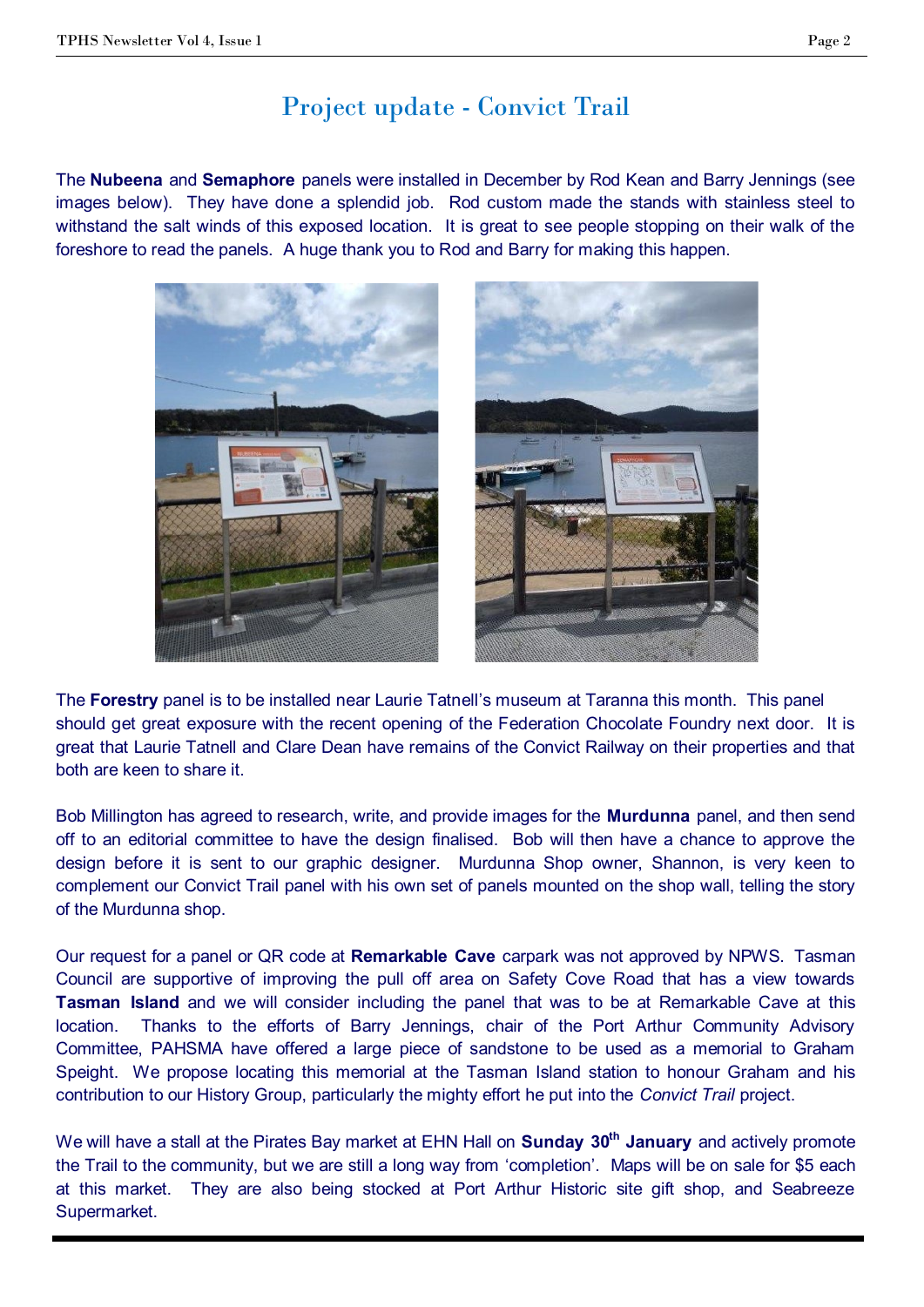Planning workshops for the *Convict Trail* were held in November and December. Coordinated by Anne Courtney, they were well attended and quite inspirational.



For each station we aim to:

- Select a 'hero' image
- Produce a short 'soundscape'
- Share the stories that would otherwise be lost and/or inaccessible to visitors

• Include stories on the website from within the general 'precinct' of the station e.g. Gellibrand Farm at Sloping Main can be connected to Station No. 18 (Coal Mines) as the closest map station.



Anne Hoyle is working on the **Orcharding** panel that will be located at the old Tasmanian Orchardists and Producers (T.O.P.) shed site at Nubeena. The aerial image above shows the cool store facility (that is now the Seabreeze Supermarket) being constructed behind the T.O.P. shed in 1966. If anyone has other photos of these sheds, or copies of local apple and pear labels, please email **tasmanhistory@gmail.com**